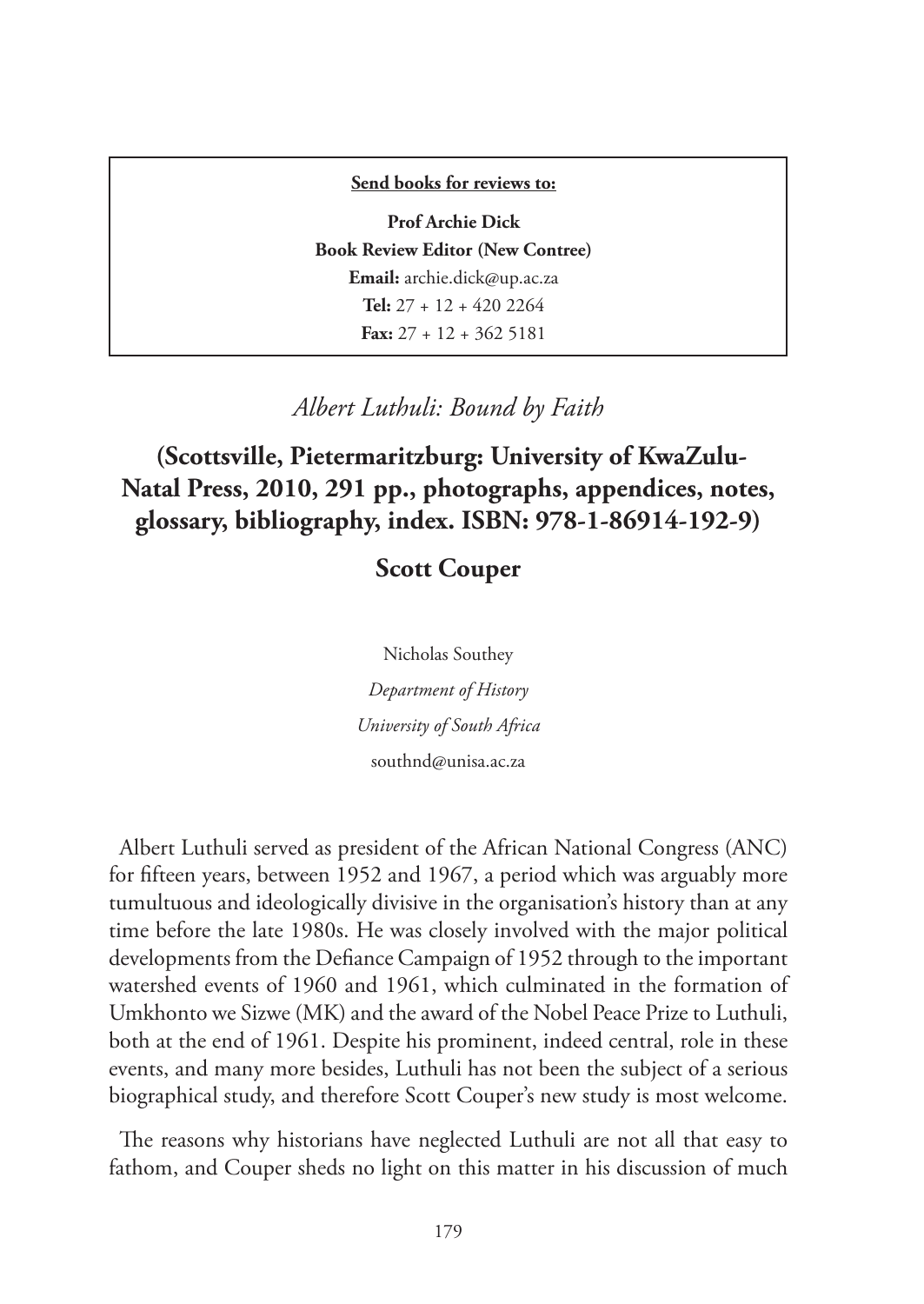briefer explorations of aspects of Luthuli's life and career by other authors (p. 4, see also pp. 113–115). The absence of a collection of Luthuli papers or a dedicated archive is perhaps one factor that has prevented fuller historical assessment until now, although this has not been an insuperable obstacle in the compilation of biographical studies of other twentieth-century political activists and leaders. Couper has done well to collect evidence from some 30 archival depots and libraries, both in South Africa and abroad, as well as from a wide variety of published material.

Of much more importance to Couper than the paucity of scholarly assessments of Luthuli is the marginalisation and misrepresentation of Luthuli's political philosophy and actions by ANC politicians and leaders since the 1960s. This theme dominates the entire book, from introduction through to postscript. Couper is at pains to point out that the dominant nationalist narrative of the struggle has seriously distorted Luthuli's contribution, and in particular has violated his principled commitment to non-violence throughout his career. Nationalists have long argued that the ANC as a whole supported the adoption of more militant, radical and violent tactics and strategies from 1961 in the face of brutal suppression and the absence of legitimate and legal political space. Couper contends that Luthuli always believed that armed struggle was avoidable, and he never agreed with the establishment of MK and its subsequent acts of sabotage. He was careful to show 'solidarity' with leaders such as Nelson Mandela who actively pursued armed resistance, but personally held fast to non-violent philosophies and strategies to attain political rights and a democratic non-racial future. Luthuli's stance did not fit the dominant paradigm, and hence he has been marginalised and misunderstood, sometimes even wilfully, by the ANC.

Couper marshals considerable evidence to support his arguments. The first chapter situates a young Luthuli as a product of Christian mission education and influence, in the Congregational tradition of the American Board Mission, a formation which was indelibly to influence his subsequent life and actions. The theme is developed further in Chapter 2, entitled 'The Christian mode', which chronologically traces Luthuli's journey from the age of about 30 to 60, and explores his deepening involvement in public life. Further evidence of Luthuli's Christian commitment, expressed at times through participation in international missionary conferences, at least up till the end of the 1940s, is presented throughout the chapter. There can be little doubt of the driving Christian impulses of Luthuli's life; and although this is knowledge is not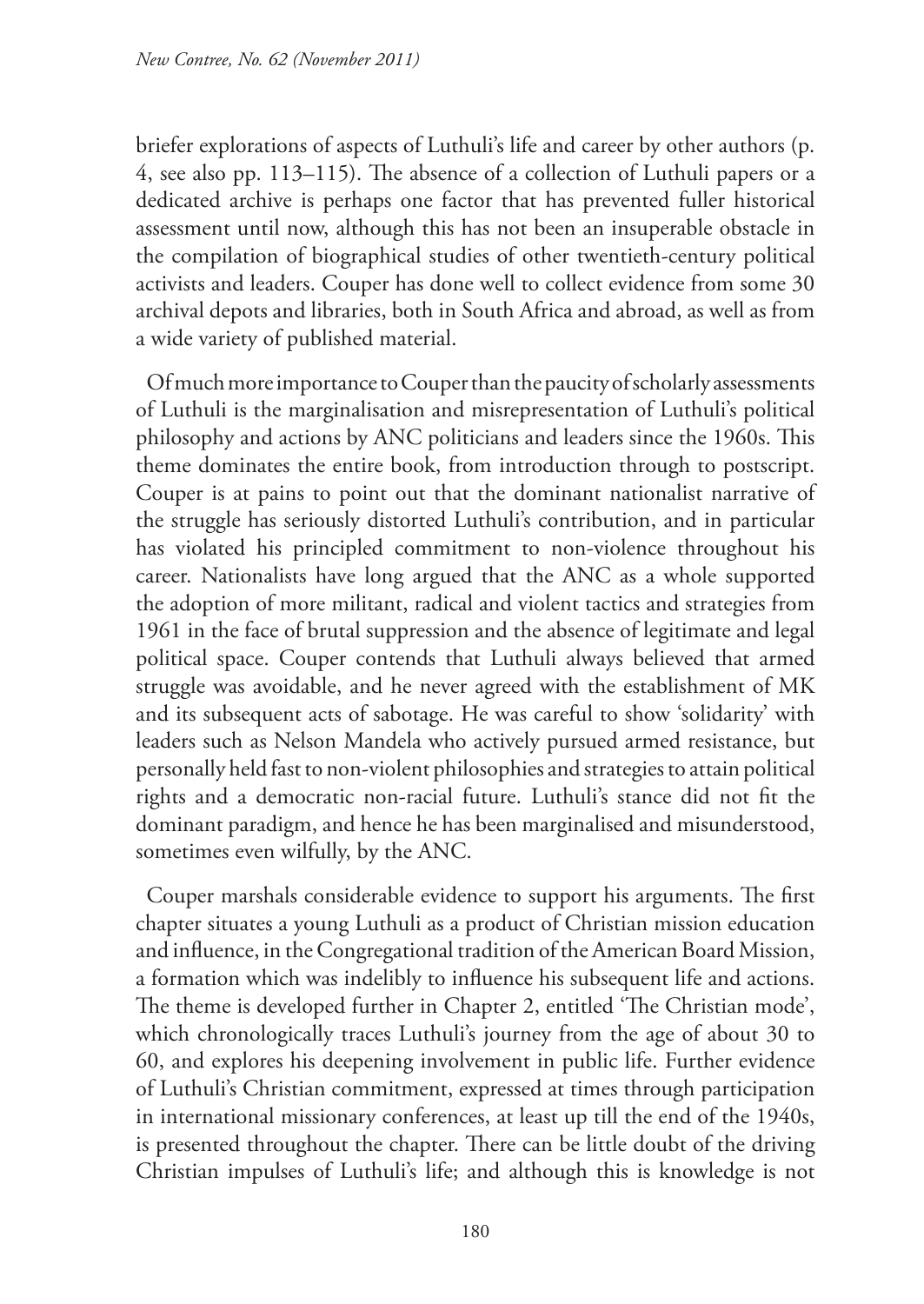new, nowhere else has so much evidence of it been presented.

The next three chapters deal with the events of the first half of the 1960s, and here the core political tensions over the most effective means to counter the apartheid government's banning and crushing of black political opposition are explored in considerable detail. Couper captures the climate and the debates of the period well, as free political space was closed down in the months after the Sharpeville massacre. Luthuli is portrayed as negotiating a path between white liberal Christian concerns and various Africanist, radical, and communist positions. Political discussions were tense and fraught in an increasingly difficult and more oppressive environment. Luthuli is shown to be careful, considered and consistent in his political decisions, always guided by his Christian principles. His own ability to shape events became increasingly restricted during this period, given that state suffocation of opposition through its use of its range of resources proved increasingly effective.

Couper's arguments are presented directly, sometimes even polemically. He leaves little room for ambiguity or uncertainty as he advances his case, and he presents a strong counter-narrative to the nationalist paradigm. Some of the evidence can surely be read more ambiguously and less dogmatically, as Raymond Suttner has done in a recent article (see '"The Road to Freedom is Via the Cross": "Just Means" in Chief Albert Luthuli's Life', *South African Historical Journal*, 62, 4 [2010], pp. 693–715), which appeared in print at the same time as Couper's book was published. All might not agree with Couper's reading of the evidence, but there can be little doubt that his arguments deserve serious evaluation. At the very least, he has successfully demonstrated considerable flaws in dominant depictions of the early 1960s and Luthuli's views.

The last chapter deals with the circumstances of Luthuli's death on a rail track near his home in Groutville in July 1967. That people, including his family, have had reasonable grounds for suspicion that Luthuli died in mysterious circumstances is hardly surprising, given the machinations of the police and armed forces of the apartheid state from the early 1960s. Couper, mainly through the use of inquest reports, shows that Luthuli's death was accidental and he was not assassinated. From the evidence he presents, this does seem convincing.

This book, because of its provocative and direct engagement with conventional and convenient wisdom, is unlikely to be universally admired, but it certainly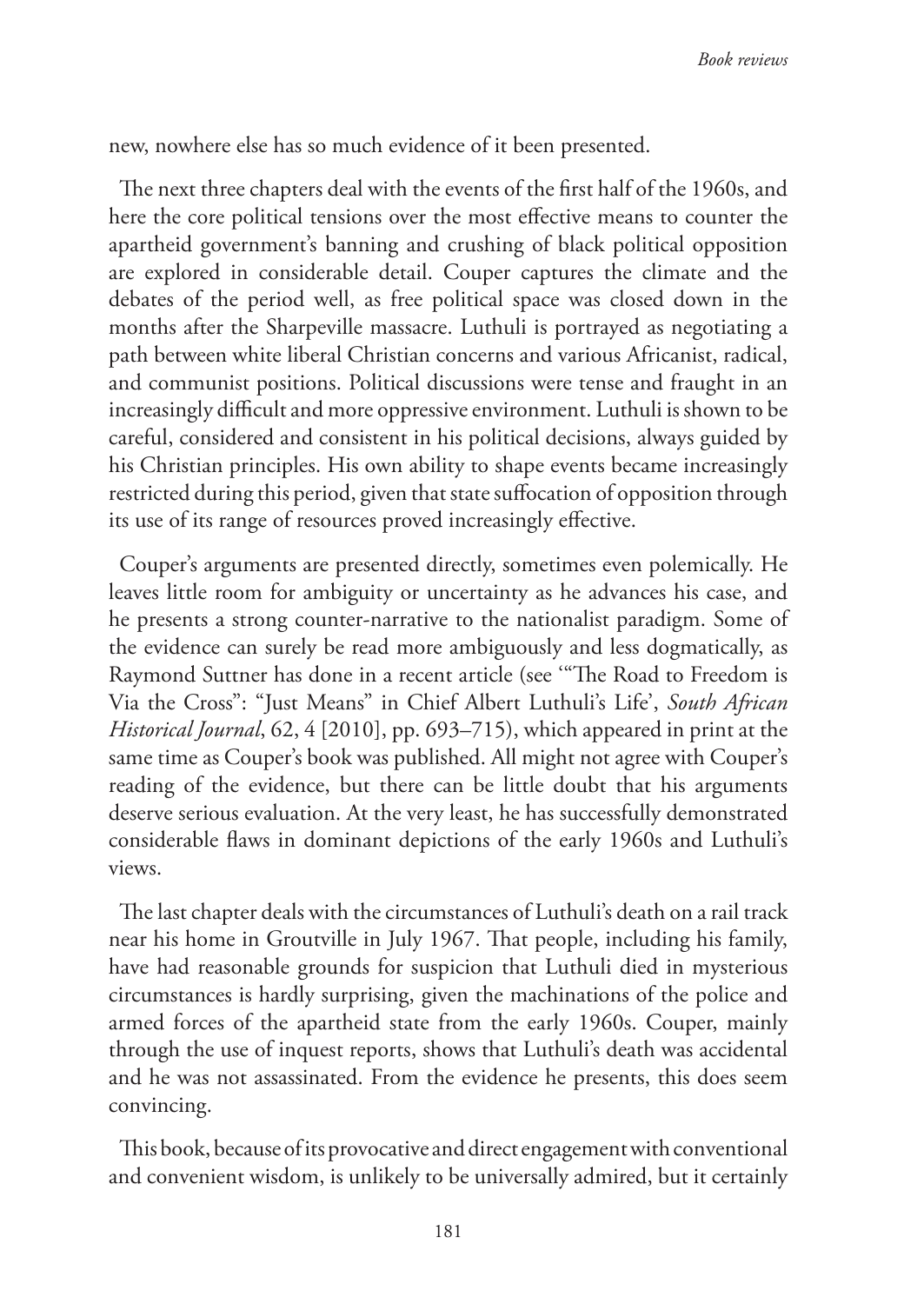is a long overdue and important study that demands serious attention. It makes a valuable contribution to historical writing about the 1950s and 1960s in particular, through its evaluation of the life of this important political actor. At times, the treatment of Luthuli is a little episodic and even occasionally one-dimensional, but this does not detract from the overall achievement. Luthuli has long been muffled, and his views interpreted through the words of others; it is good to have his voice presented with passion, clarity, sympathy and insight.

Luthuli emerges as a person of modesty, dignity and integrity, all leadership qualities which are attractive and increasingly rare in public life. His career and legacy deserve much more prominence and more honest appraisal than they have enjoyed thus far. Couper deserves much credit for his empathetic portrait of a fine individual, and his study deserves to be widely read.

*The Afrikaans of the Cape Muslims from 1815 to 1915*

## **(Pretoria: Protea Book House, 2011, 318 pp., maps, illus., bibl., index. ISBN: 978-1-86919-236-5)**

## **Achmat Davids (edited by Hein Willemse and Suleman E Dangor)**

Gerald Groenewald

*Department of Historical Studies University of Johannesburg* ggroenewald@uj.ac.za

Until the 1980s, Afrikaner national unity was maintained by two historical myths: that the Afrikaners were the descendants of the Dutch, with some German and French admixture, but firmly European; and that their 'pearl of great value' – Afrikaans – was likewise a European transplantation: it developed gradually out of Dutch dialects and its recognition as a 'separate' language was thanks to a group of men from Paarl in the Western Cape who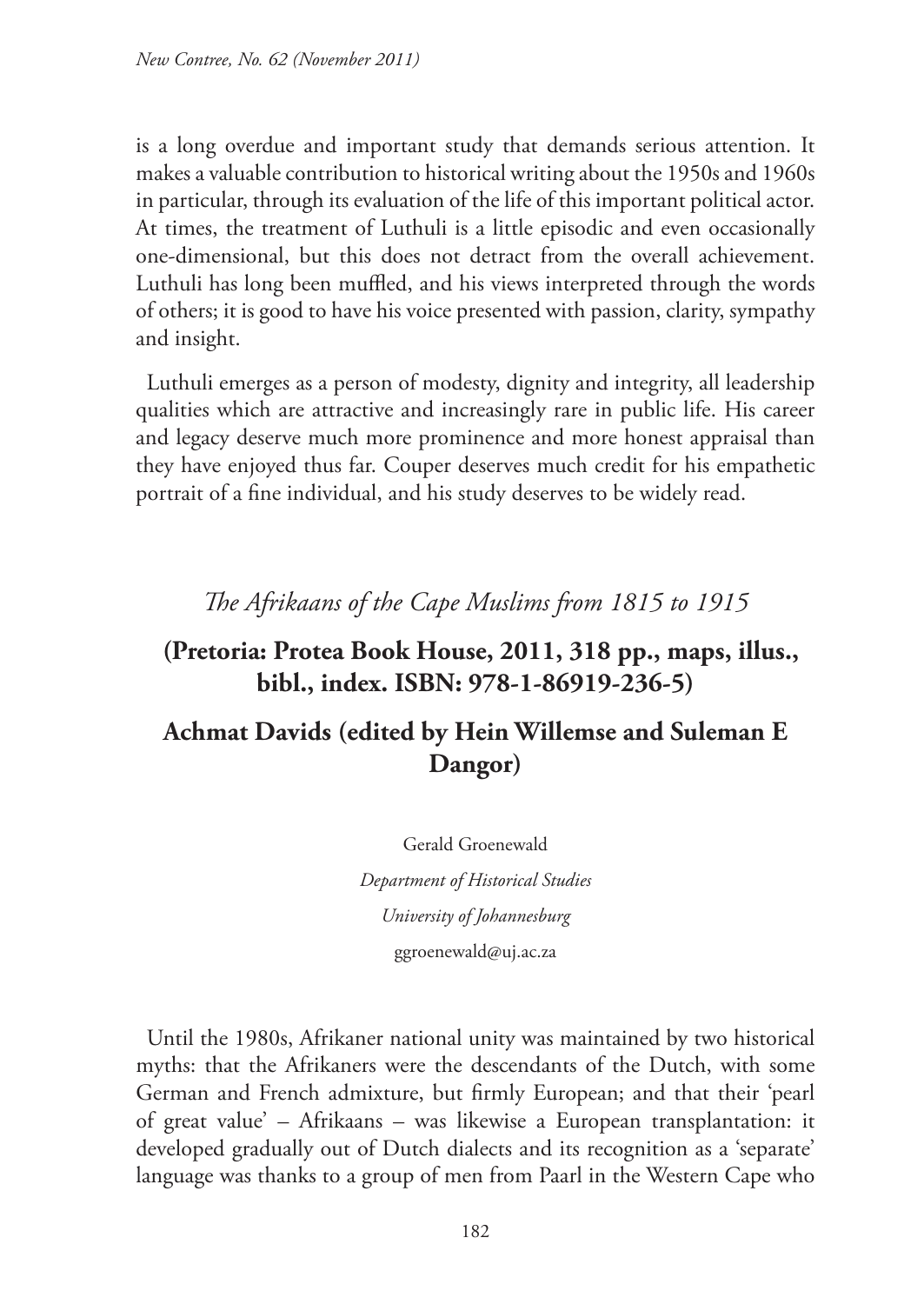in the late 19<sup>th</sup> century attempted to broaden the functional uses of Afrikaans – the so-called 'First Afrikaans Language Movement.' In the mid-1980s – at the height of the 'state of emergency' – Afrikanerdom was assaulted further with the publication of two books: Hans Heese's *Groep Sonder Grense* (1984), which detailed the extent of miscegenation and inter-marriage at the early Cape, and Theo du Plessis's *Afrikaans in Beweging* (1986), which argued for the existence of a number of Afrikaans language movements during the  $19<sup>th</sup>$ century, most notably a 'Malay movement' which existed *before* the advent of the men of Paarl and used Afrikaans in higher functions several decades earlier. Of course, these were the years of the tricameral parliament, and variationist linguistics (*variasietaalkunde*) was all the rage among Afrikaans linguists: MCJ van Rensburg investigated the Afrikaans of the Griqua, Hans du Plessis that of Namibia, while Ernst Kotzé studied Malay Afrikaans. The same period also saw the beginning of a renewed interest in the genesis of Afrikaans in the early Cape, especially among foreign scholars such as Hans den Besten and Paul Roberge who challenged the hegemony of the ideas of J du P Scholtz *cum suis* and argued for the importance of substratum influences in the development of Afrikaans.

It is against this background that the book under review should be seen, for it is the long-overdue publication of an MA-thesis (of exceptional length and quality, it should be added) which the late Achmat Davids submitted in 1991 under the supervision of Theo du Plessis. While in some senses it is the product of Afrikaans variationist linguistics as described above, it is also more than that since Davids straddled different fields and roles: unlike the linguists, he was also an historian and a community leader with deep roots in the Muslim community of Cape Town. He first established himself in the 1980s as an expert on  $19<sup>th</sup>$ -century Cape Muslim history with two books, *The Mosques of the Bo-Kaap* (1980) and *The History of the Tana Baru* (1985). His work contributed much to inspire a new generation of historians of the colonial Cape to write more inclusive histories which also paid attention to Islam. Thus, when Achmat Davids turned his attention to the contribution of Cape Muslims to the history of Afrikaans, he did so with a foremost knowledge of their socio-cultural history and with extensive access to informants and (private) sources which probably no other individual could have commanded. For this reason, this book is of as much importance to historians of the colonial Cape as it is to historians of the Afrikaans language and South African Islamic culture.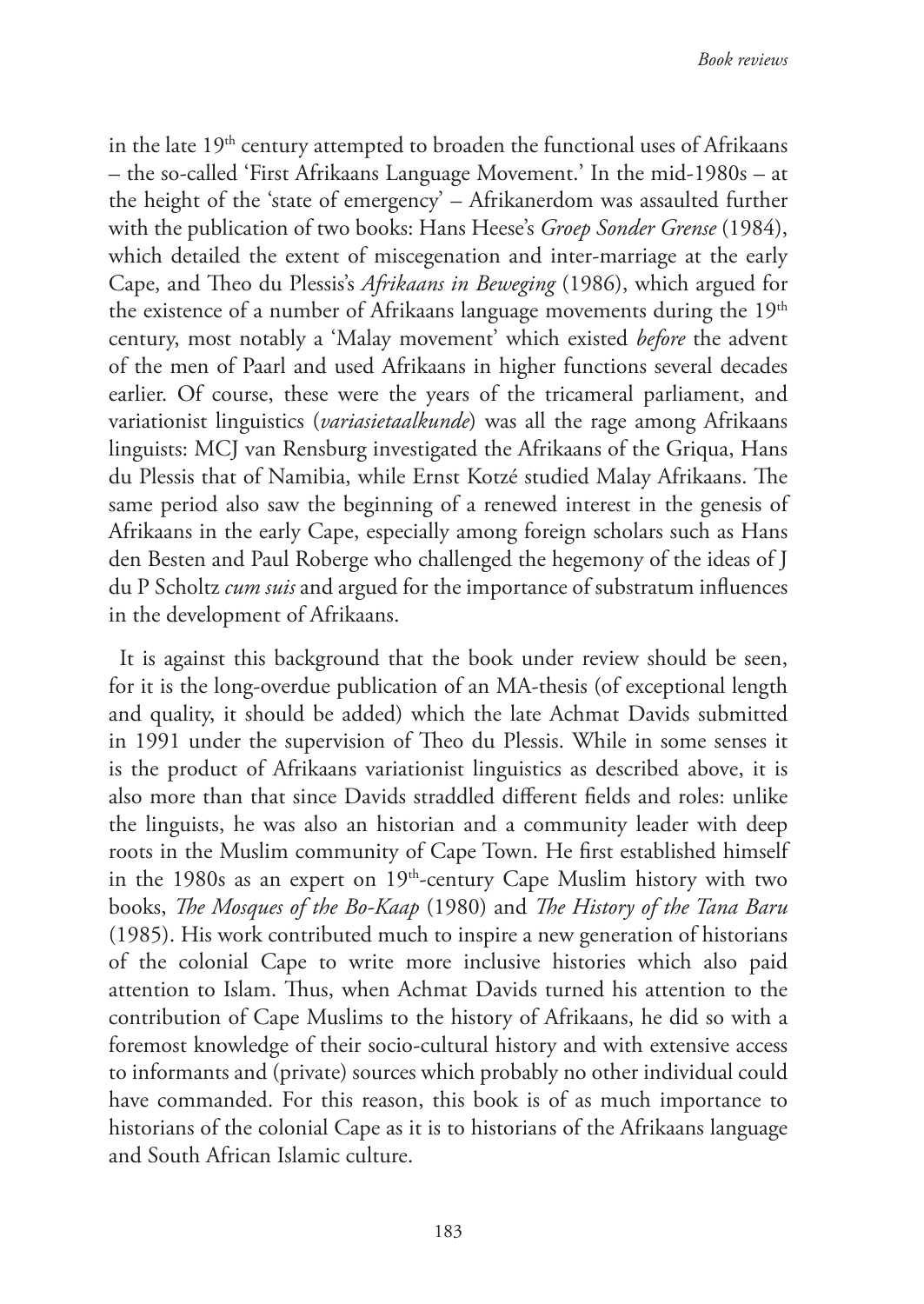Davids claims that his book has the humble aim of evoking 'a greater awareness of the existence of Cape Muslim Afrikaans as a useful source for broadening our understanding of the linguistic nature of Cape Afrikaans' (p. 257). Although Davids rightly states that his work is not an exhaustive study of the linguistic nature of Arabic-Afrikaans (the Afrikaans of Cape Muslims written in Arabic script), this book has certainly laid the foundation for such a study. One of Davids' main objectives was to create a standard system of transliterating the Arabic script of Arabic-Afrikaans texts into roman script to demonstrate that the Cape Muslim community wrote as they spoke – thus proving that Arabic-Afrikaans texts are in a way similar to audio-recordings which preserved the original sounds of Muslim Afrikaans speakers and thus represent a remarkable treasure trove for the Afrikaans historical linguist. These aspects of his study Davids achieves in the second part of the book which consists of a lengthy linguistic analysis (centred on Davids' concept of 'innovative orthographic engineering') of how Muslim Afrikaans speakers adapted the Arabic alphabet and Muslim 'rules of reading' (p. 206) to preserve their own unique sounds. Davids develops a system of transliteration for these Arabic-Afrikaans texts which would bring to the fore much better the actual sounds of past speakers than previously existing systems. In the final chapter, he applies his system to extracts from three texts (both the originals in Arabic script and the transliterations are presented, along with English translations provided by the editors), and discusses some of the linguistic features of the texts.

But to the historian the most innovative part of the study is its first half. Davids quite rightly criticises earlier writers on Arabic-Afrikaans for not contextualising these texts, thus failing 'to fit them into the milieu in which they occurred. The result is that an invaluable source or social history … is lost' (p. 96). Davids, on the other hand, magnificently achieves this ideal; and it is in doing so that his experience as a Cape historian and Muslim community leader greatly aided him. Chapter 2, entitled 'The world the Cape slaves made', traces the 'social milieu in which the Arabic-Afrikaans literary tradition emerged' (p. 87). In much detail – based on an intensive study of literary and archival sources – Davids treats the origins of Cape slaves from the Indonesian archipelago (paying much attention to the religious, literary and linguistic background of the region), the development of a free black community, the various languages and lingua francas spoken by slaves, the development of a Cape Muslim educational system from the early 19<sup>th</sup> century onwards, and the issue of literacy among the slaves. This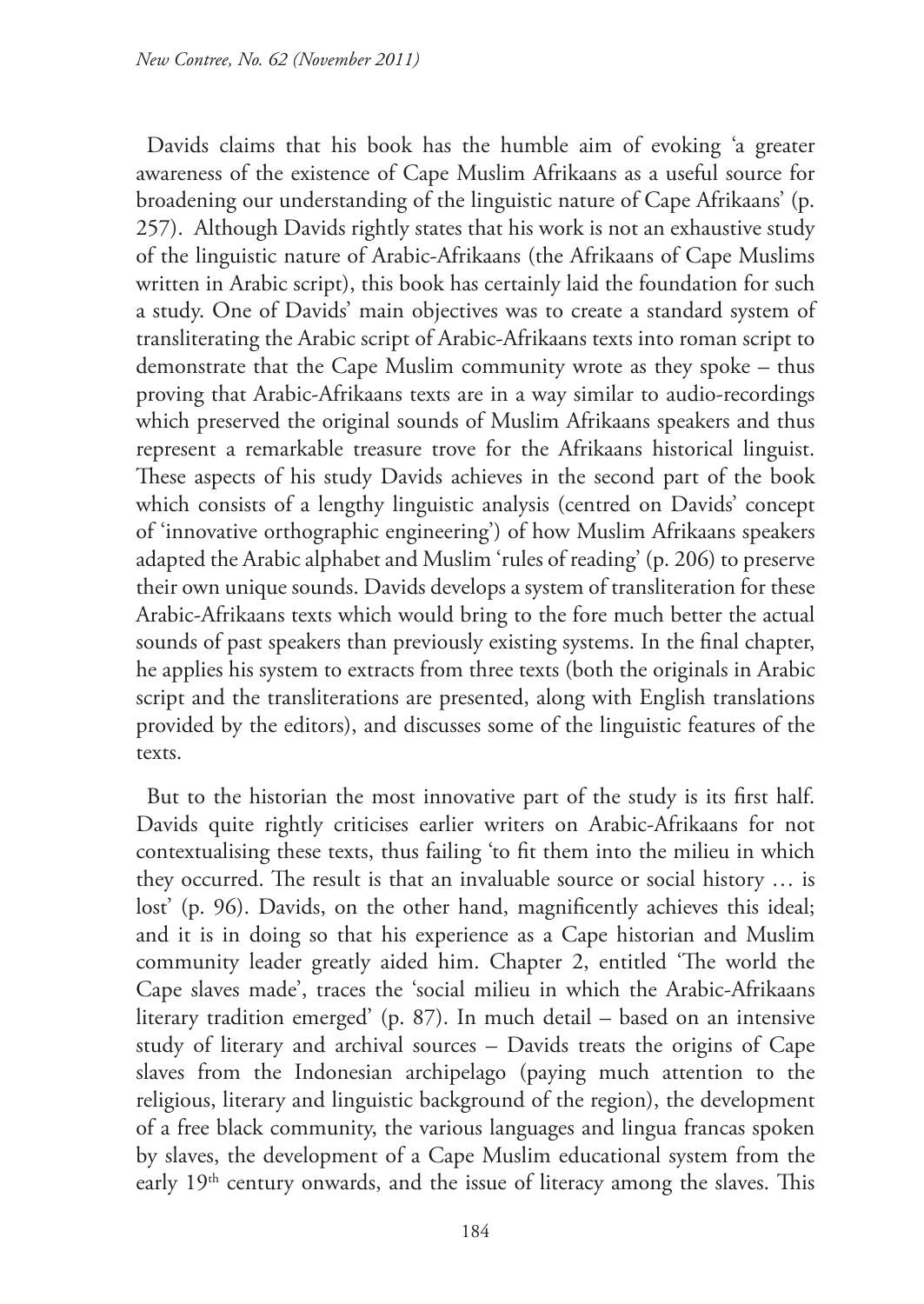socio-historic chapter is followed by one which looks in greater detail at the nature, production and dissemination of the 74 known Arabic-Afrikaans texts produced between 1845 and 1915 (although Davids argues that the tradition of writing Afrikaans in Arabic script was already in place by 1830, no earlier texts have survived), dividing their development into three distinct phases.

Considering that this research was done more than 20 years ago, Davids' achievement is remarkable. He was the first Afrikaans linguist to argue for, and demonstrate, the importance of detailed historical research for an understanding of linguistic phenomena (practising what is sometimes known as 'socio-historical linguistics'). In many respects he was ahead of his time: e.g. his careful study of literacy and the role of different literary traditions in its development. In this, as well as his investigation of the production of different genres of Arabic-Afrikaans texts, he was an early South African practitioner of what is now called 'book history'. In at least two cases he was most prescient: in his discussion of the famous 1760-slave letter in Bugis script he states unequivocally, 'I do not believe it was the only [slave letter] written. Nor do I believe that a network of correspondence existed only among the Buganese [*sic*] slaves' (p. 79). And indeed, the past decade has seen the discovery of another Bugis letter (including some Arabic in Bugis characters) from 1786, the notebook of a slave teacher covering 1717-32 (which includes some text in Tamil), and a large cache of correspondence between slaves and ex-slaves at the Cape with their relatives in Batavia. Likewise, when Davids suggests that one of the reasons for the demise of Arabic-Afrikaans was the inability of converts to Islam to read Arabic script, he mentions that the extent of conversion through marriage might be higher than has been assumed (pp. 99- 100). Recently, V.C. Malherbe has indeed demonstrated that in the second half of the 19<sup>th</sup> century, many women of European descent entered into liaisons with Muslim men.

While I am delighted that Davids' study is finally available more widely, in a carefully edited version, rereading his work made me realise what a missed opportunity its late publication represents: had this book appeared in the early 1990s, its impact would have been so much higher. As it is, Davids' work has loomed large on Cape historiography over the past decade or two, and the seminal studies of Kerry Ward on exiles and convicts in the VOC empire, Ana Deumert on the varieties of Cape Afrikaans in the 19<sup>th</sup> century, John Edwin Mason's exploration of Sufism among Cape slaves, as well as Robert Ross and Sirtjo Koolhof's examination of Bugis slave networks, have all taken their cue